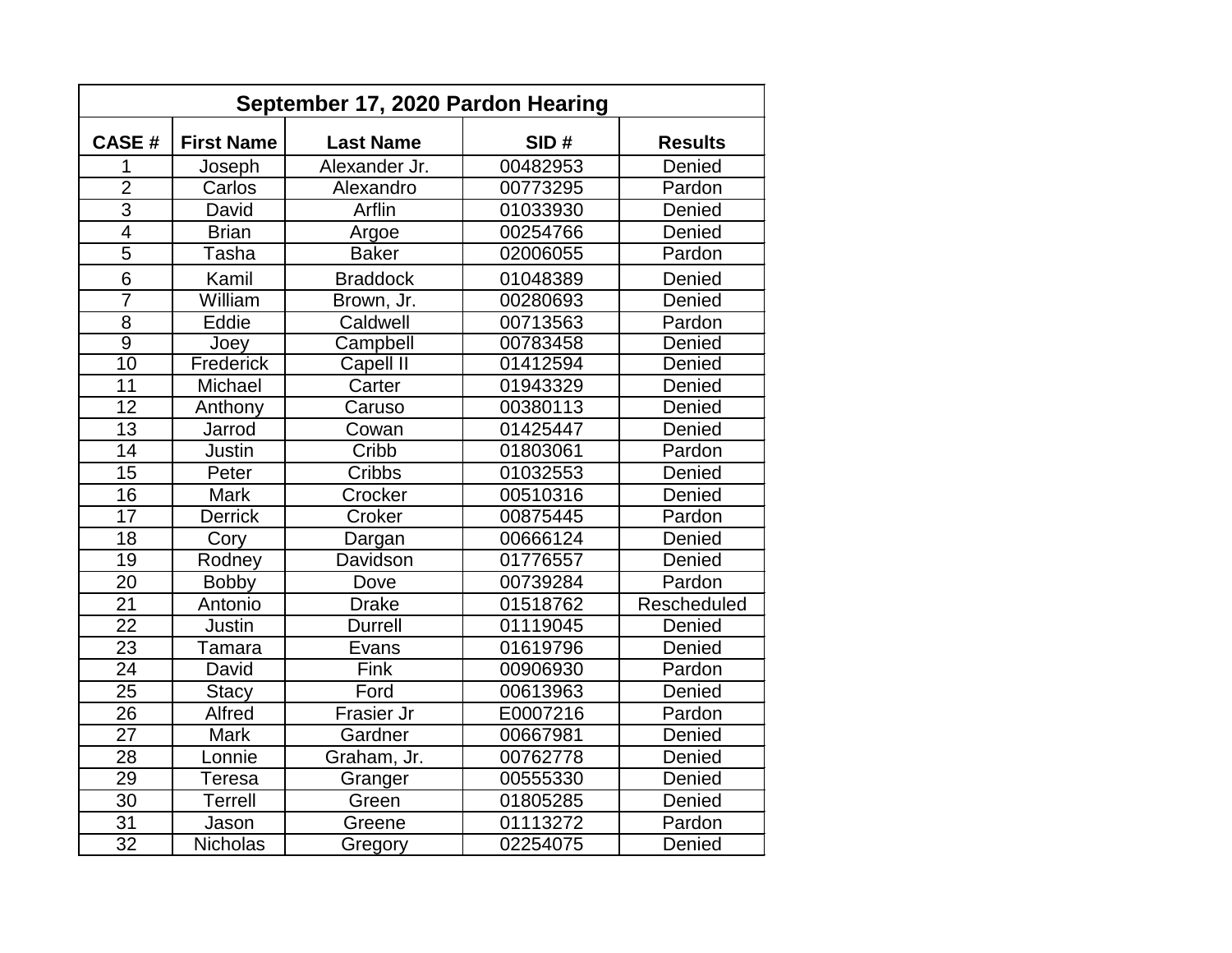| 33              | John              | Hammond                | No SID   | Denied      |
|-----------------|-------------------|------------------------|----------|-------------|
| 34              | Lori              | Hammond                | 00646964 | Denied      |
| 35              | Princeton         | Hannah                 | 01745483 | Denied      |
| 36              | Randall           | Harris Jr.<br>00810409 |          | Denied      |
| 37              | Elton             | Haulbrook              | 02093485 | Denied      |
| 38              | <b>Juancarlos</b> | Hechavarria            | 00881426 | Denied      |
| $\overline{39}$ | <b>Derrick</b>    | Holmes                 | 01425678 | Denied      |
| 40              | Kelvin            | Hunt<br>00961116       |          | Rescheduled |
| 41              | Jonathan          | Ingram                 | 02366697 | Denied      |
| 42              | David             | Jacobson-Carroll       | 00801493 | Pardon      |
| $\overline{43}$ | Dorian            | <b>Jefferies</b>       | 02133959 | Denied      |
| 44              | Marlowe           | Johnson                | No SID   | Pardon      |
| 45              | Patrick           | Johnson                | 1303622  | Denied      |
| 46              | Connie            | Key                    | 01322946 | Pardon      |
| 47              | Kenneth           | Lewis                  | 00239440 | Denied      |
| 48              | Eric              | Livingston             | 01653080 | Pardon      |
| 49              | Jermaine          | Lomax                  | 02347497 | Denied      |
| 50              | Darnell           | Louden                 | 02335004 | Denied      |
| $\overline{51}$ | <b>Mark</b>       | <b>Mayers</b>          | 00425317 | Pardon      |
| $\overline{52}$ | Sylvia            | <b>Mayers</b>          | 00354024 | Pardon      |
| $\overline{53}$ | <b>Scott</b>      | McIntosh               | 00853850 | Pardon      |
| 54              | Marvin            | Mills II               | 01285428 | Pardon      |
| $\overline{55}$ | Angel             | <b>Mitchell</b>        | 02186173 | Pardon      |
| 56              | Larold            | <b>Morris</b>          | 00249611 | Pardon      |
| 57              | Sean              | Norfleet               | 01656119 | Pardon      |
| 58              | Douglas           | O'Neal                 | 00804840 | Pardon      |
| $\overline{59}$ | Shaquan           | Sherman                | 02104087 | Pardon      |
| 60              | Francis           | <b>Stalvey</b>         | 00537990 | Denied      |
| 61              | <b>Scott</b>      | Taylor                 | 00935838 | Denied      |
| 62              | Marcella          | <b>Thies</b>           | 00140266 | Denied      |
| 63              | Charles           | Wakefield, Jr.         | 00086791 | Denied      |
| 64              | Joseph            | Young                  | 00725515 | Pardon      |
| 65              | Lester            | Young, Jr.             | 00710140 | Pardon      |
|                 |                   |                        |          |             |